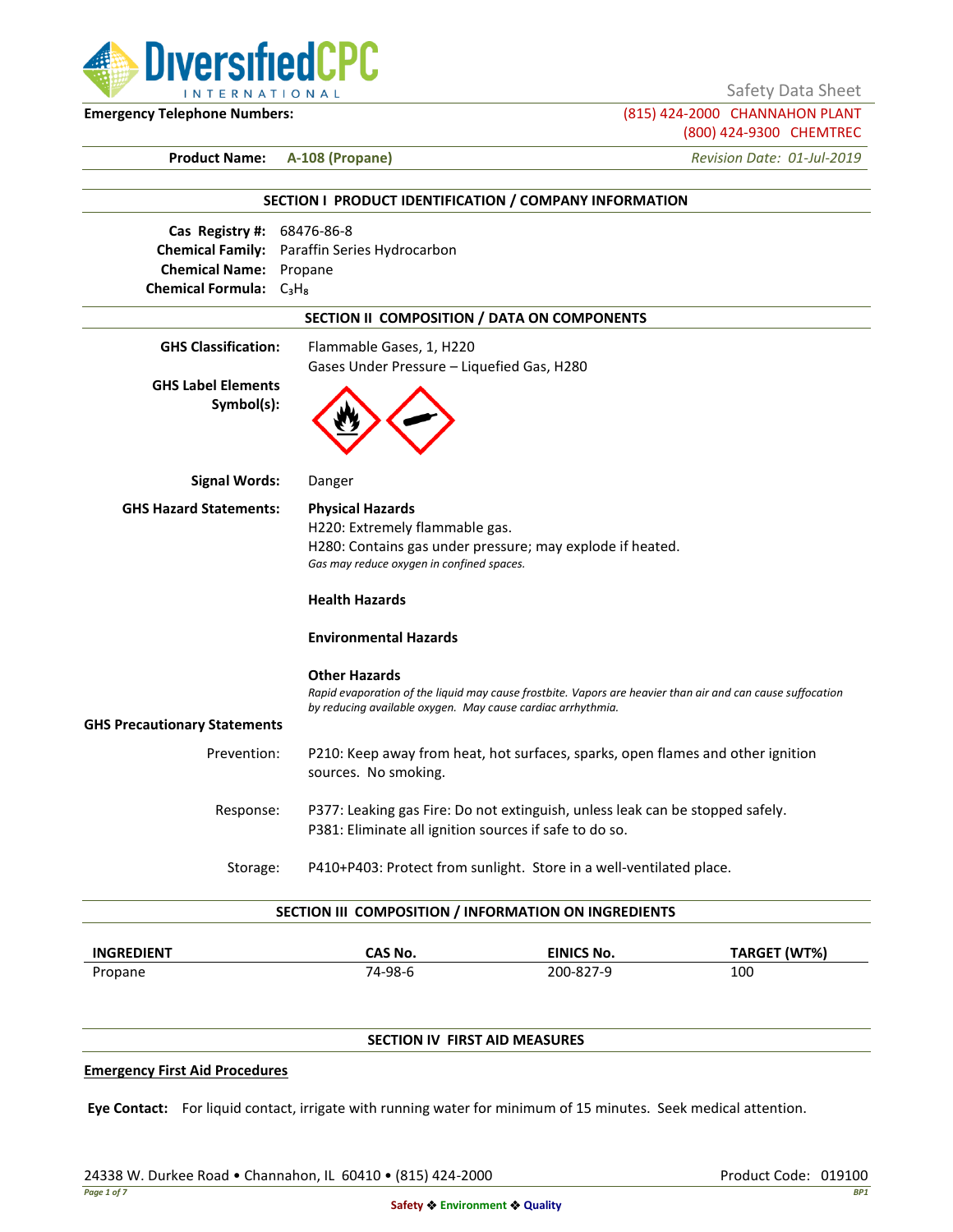

| Skin Contact: For liquid contact, warm areas gradually and get medical attention if there is evidence of frost bite or tissue |
|-------------------------------------------------------------------------------------------------------------------------------|
| damage. Flush area with lukewarm water. Do not rub affected area. If blistering occurs, apply a sterile                       |
| dressing. Seek medical attention.                                                                                             |
|                                                                                                                               |

**Inhalation:** Remove to fresh air. Artificial respiration and/or oxygen may be necessary. Consult a physician. **Ingestion:** This material is a gas under normal atmospheric conditions and ingestion is unlikely.

Most important symptoms and effects

**Acute:** Anesthetic effects at high concentrations.

**Delayed:** None known or anticipated. See Section 11 for information on effects from chronic exposure, if any.

**Notes to Physician:** Epinephrine and other sympathomimetic drugs may initiate cardiac arrhythmias in persons exposed to high concentrations of hydrocarbon solvents (e.g., in enclosed spaces or with deliberate abuse). The use of other drugs with less arrhythmogenic potential should be considered. If sympathomimetic drugs are administered, observe for the development of cardiac arrhythmias.

## **SECTION V FIRE FIGHTING MEASURES**

## **Suitable Extinguishing Media:**

Water spray, Water mist, Foam, Dry chemical or Carbon Dioxide. Carbon dioxide can displace oxygen. Use caution when applying carbon dioxide in confined spaces.

## **Fire Fighting Procedures:**

For fires beyond the initial stage, emergency responders in the immediate hazard area should wear protective clothing. When the potential chemical hazard is unknown, in enclosed or confined spaces, a self contained breathing apparatus should be worn. In addition, wear other appropriate protective equipment as conditions warrant (see Section 8). Isolate immediate hazard area and keep unauthorized personnel out. Stop spill/release if it can be done safely. If this cannot be done, allow fire to burn. Move undamaged containers from immediate hazard area if it can be done safely. Stay away from ends of container. Water spray may be useful in minimizing or dispersing vapors and to protect personnel. Cool equipment exposed to fire with water, if it can be done safely.

## **Unusual Fire and Explosion Hazards:**

Extremely flammable. Contents under pressure. This material can be ignited by heat, sparks, flames, or other sources of ignition. The vapor is heavier than air. Vapors may travel considerable distances to a source of ignition where they can ignite, flash back, or explode. May create vapor/air explosion hazard indoors, in confined spaces, outdoors, or in sewers. If container is not properly cooled, it can rupture in the heat of a fire. Drains can be plugged and valves made inoperable by the formation of ice if rapid evaporation of large quantities of the liquefied gas occurs. Do not allow run-off from fire fighting to enter drains or water courses – may cause explosion hazard in drains and may reignite.

**Hazardous Combustion Products**: Combustion may yield smoke, carbon monoxide, and other products of incomplete combustion. Oxides of nitrogen and sulfur may also be formed.

*See Section 9 for Flammable Properties including Flash Point and Flammable (Explosive) Limits.*

## **NPCA - HMIS RATINGS**

| <b>HEALTH</b>              |  |
|----------------------------|--|
| <b>FLAMMABILITY</b>        |  |
| <b>REACTIVITY</b>          |  |
| <b>PERSONAL PROTECTION</b> |  |

**PERSONAL PROTECTION - (***Personal Protection Information To Be Supplied By The User)*

## **SECTION VI ACCIDENTAL RELEASE MEASURES**

**Steps To Be Taken If Material Is Released or Spilled**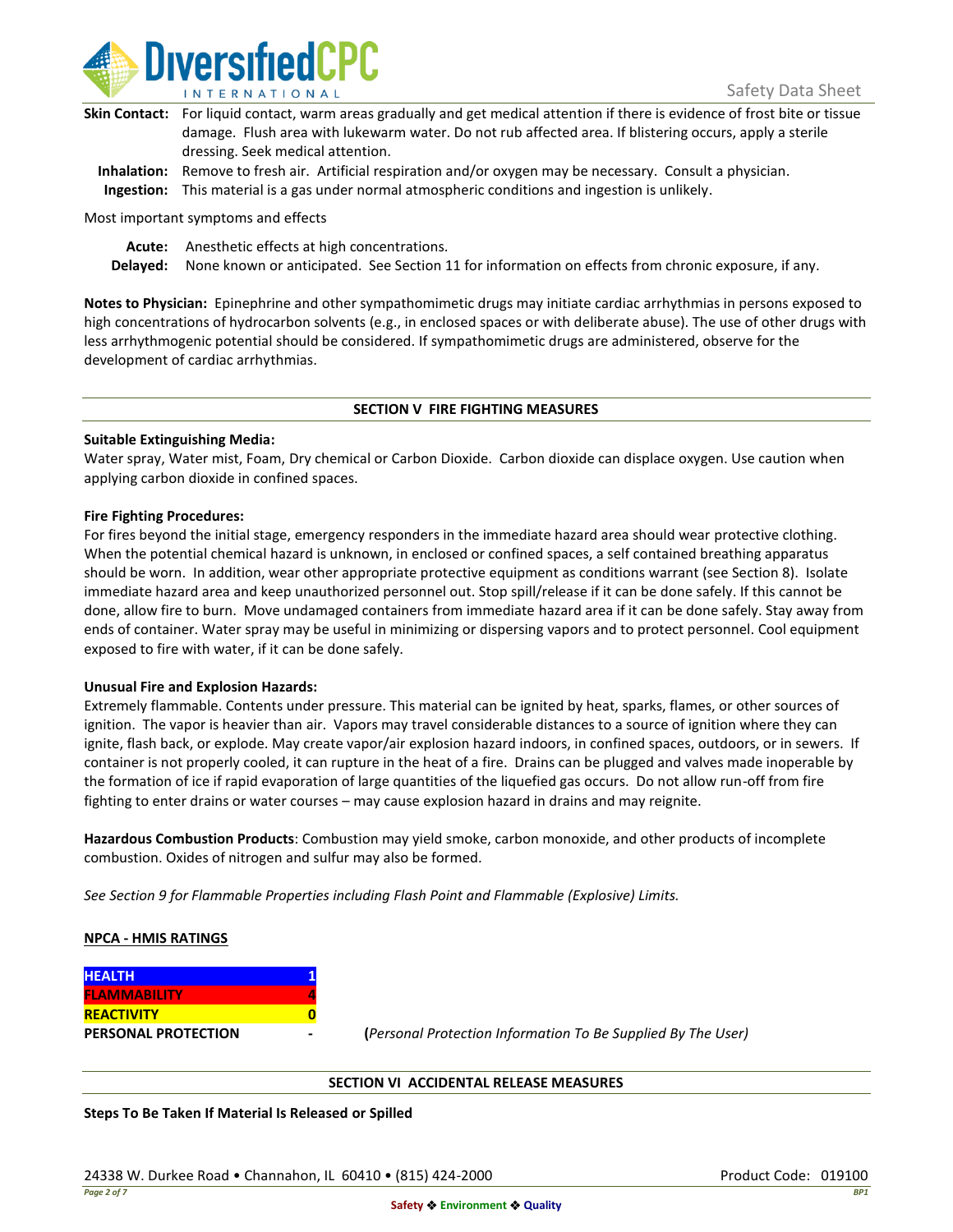

Avoid sources of ignition - ventilate area. Use water fog to evaporate or ventilate. Protect body against contact with liquid. If confined space - use self contained breathing apparatus. Consult local fire authorities.

**Personal Precautions:** Extremely flammable. Spillages of liquid product will create a fire hazard and may form an explosive atmosphere. Keep all sources of ignition and hot metal surfaces away from spill/release if safe to do so. The use of explosion-proof electrical equipment is recommended. Beware of accumulation of gas in low areas or contained areas, where explosive concentrations may occur. Prevent from entering drains or any place where accumulation may occur. Ventilate area and allow to evaporate. Stay upwind and away from spill/release. Avoid direct contact with material. For large spillages, notify persons downwind of the spill/release, isolate immediate hazard area and keep unauthorized personnel out. Wear appropriate protective equipment, including respiratory protection, as conditions warrant (see Section 8). See Sections 2 and 7 for additional information on hazards and precautionary measures.

**Environmental Precautions:** Stop spill/release if it can be done safely. Water spray may be useful in minimizing or dispersing vapors. If spill occurs on water notify appropriate authorities and advise shipping of any hazard.

**Methods for Containment and Clean-Up**: Notify relevant authorities in accordance with all applicable regulations.

Recommended measures are based on the most likely spillage scenarios for this material; however local conditions and regulations may influence or limit the choice of appropriate actions to be taken.

## **SECTION VII HANDLING AND STORAGE**

**Precautions for safe handling:** Comply with state and local regulations covering liquefied petroleum gases. Comply with NFPA Pamphlet #58. Keep away from heat or sources of ignition. Prohibit smoking in areas of storage or use. Take precautionary measures against static discharge. Use good personal hygiene practices and wear appropriate personal protective equipment (see section 8).

Contents are under pressure. Gases can accumulate in confined spaces and limit oxygen available for breathing. Use only with adequate ventilation. The use of explosion-proof electrical equipment is recommended and may be required (see appropriate fire codes). Refer to NFPA-70 and/or API RP 2003 for specific bonding/grounding requirements. Electrostatic charge may accumulate and create a hazardous condition when handling or processing this material. To avoid fire or explosion, dissipate static electricity during transfer by grounding and bonding containers and equipment before transferring material.

Do not enter confined spaces such as tanks or pits without following proper entry procedures such as ASTM D-4276 and 29CFR 1910.146.

**WARNING**: Unless otherwise specifically indicated, no odorant is added to this product. You cannot depend upon your sense of smell for leak detection! Ensure appropriate gas detection is available and working for the detection of leaks.

**Conditions for safe storage:** Keep container(s) tightly closed and properly labeled. Use and store this material in cool, dry, well ventilated areas away from heat, direct sunlight, hot metal surfaces, and all sources of ignition. Store only in approved containers. Post area "No Smoking or Open Flame." Keep away from any incompatible material (see Section 10). Protect container(s) against physical damage. Outdoor or detached storage is preferred. Indoor storage should meet OSHA standards and appropriate fire codes.

"Empty" containers retain residue and may be dangerous. Do not pressurize, cut, weld, braze, solder, drill, grind, or expose such containers to heat, flame, sparks, or other sources of ignition. They may explode and cause injury or death. Avoid exposing any part of a compressed-gas cylinder to temperatures above 125F (51.6C).

Gas cylinders should be stored outdoors or in well ventilated storerooms at no lower than ground level and should be quickly removable in an emergency.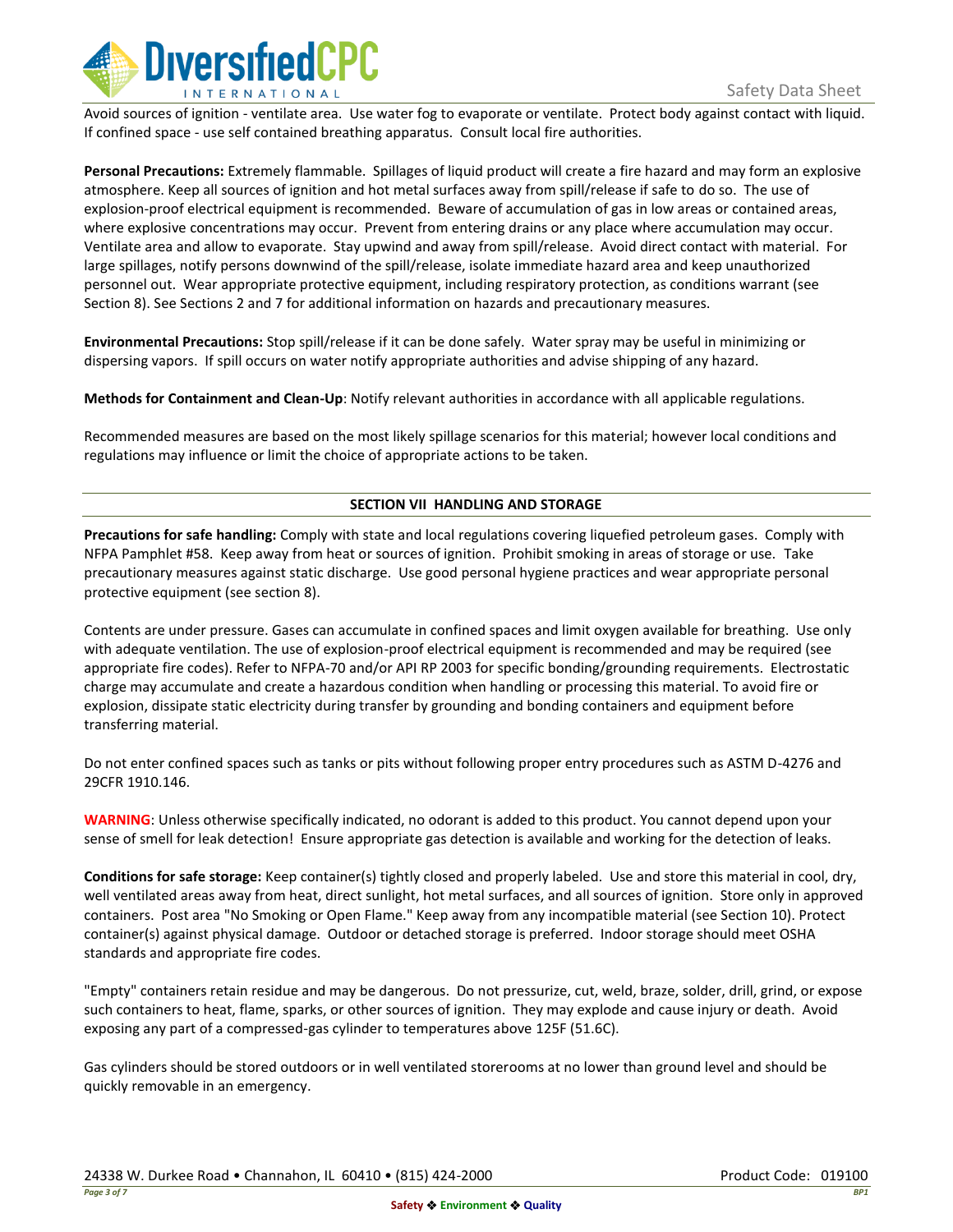

## **SECTION VIII EXPOSURE CONTROLS / PERSONAL PROTECTION**

## **Exposure Limits**

| Component                                           |                                                                                                                                                                                                                                                                                                                                                                                                                                                                                                                                            | <b>ACIGH</b><br>TLV (TWA) | <b>ACIGH</b><br><b>TLV (STEL)</b> | <b>OSHA PEL</b><br>(TWA) | <b>OTHER PEL</b>                                                                                                                                                                 |
|-----------------------------------------------------|--------------------------------------------------------------------------------------------------------------------------------------------------------------------------------------------------------------------------------------------------------------------------------------------------------------------------------------------------------------------------------------------------------------------------------------------------------------------------------------------------------------------------------------------|---------------------------|-----------------------------------|--------------------------|----------------------------------------------------------------------------------------------------------------------------------------------------------------------------------|
| Propane                                             |                                                                                                                                                                                                                                                                                                                                                                                                                                                                                                                                            | Simple<br>Asphyxiant      | Simple<br>Asphyxiant              | 1000 ppm                 |                                                                                                                                                                                  |
| <b>Engineering Controls:</b>                        |                                                                                                                                                                                                                                                                                                                                                                                                                                                                                                                                            |                           |                                   |                          | If current ventilation practices are not adequate to maintain airborne concentrations below<br>the established exposure limits, additional engineering controls may be required. |
| <b>Personal Protection:</b><br>Eye/Face Protection: | The use of eye protection (such as splash goggles) that meets or exceeds ANSI Z.87.1 is<br>recommended when there is potential liquid contact to the eye. Depending on conditions<br>of use, a face shield may be necessary.                                                                                                                                                                                                                                                                                                               |                           |                                   |                          |                                                                                                                                                                                  |
| Skin Protection:                                    | Impervious, insulated gloves recommended.                                                                                                                                                                                                                                                                                                                                                                                                                                                                                                  |                           |                                   |                          |                                                                                                                                                                                  |
| <b>Respiratory Protection:</b>                      | A NIOSH approved, self-contained breathing apparatus (SCBA) or equivalent operated in a<br>pressure demand or other positive pressure mode should be used in situations of oxygen<br>deficiency (oxygen content less than 19.5 percent), unknown exposure concentrations, or<br>situations that are immediately dangerous to life or health (IDLH).<br>A respiratory protection program that meets or is equivalent to OSHA 29 CFR 1910.134 and<br>ANSI Z88.2 should be followed whenever workplace conditions warrant a respirator's use. |                           |                                   |                          |                                                                                                                                                                                  |

Suggestions provided in this section for exposure control and specific types of protective equipment are based on readily available information. Users should consult with the specific manufacturer to confirm the performance of their protective equipment. Specific situations may require consultation with industrial hygiene, safety, or engineering professionals.

## **SECTION IX PHYSICAL AND CHEMICAL PROPERTIES**

| <b>Odor Threshold: No Data</b>                | <b>pH:</b> Not Applicable | <b>Appearance &amp; Odor:</b> Clear, colorless liquefied gas with sweet petroleum odor. |                                                    |
|-----------------------------------------------|---------------------------|-----------------------------------------------------------------------------------------|----------------------------------------------------|
| <b>Melting / Freezing Point:</b> No Data      |                           | Initial Boiling Point / Range: $-43.7$ °F                                               |                                                    |
| Flash Point (Method): -156 °F (Open Cup)      |                           |                                                                                         | <b>Evaporation Rate:</b> $> 1$ (Ethyl Ether = 1.0) |
| Lower Explosion Limit: 2.2% (vol.) Gas in air |                           | Upper Explosion Limit: 9.5% (vol.) Gas in air                                           |                                                    |
| Vapor Pressure @ 70 °F: 108 PSIG              |                           | <b>Vapor Density (air = 1.00):</b> 1.522                                                |                                                    |
| <b>Specific Gravity (H2O = 1.00):</b> $0.508$ |                           | Solubility in Water @ 70 °F: 0.008%                                                     |                                                    |
| Percent Volatile by Volume: 100%              |                           | Auto-ignition temperature: 842 °F                                                       |                                                    |
| <b>Decomposition Data:</b> No Data            |                           | Viscosity: No Data                                                                      |                                                    |

## **SECTION X STABILITY AND REACTIVITY**

| Stable                                       |
|----------------------------------------------|
| Hazardous Polymerization: Can not occur      |
| None.                                        |
| Carbon monoxide, volatile hydrocarbon vapors |
| High heat, spark, and open flames            |
|                                              |

## **SECTION XI TOXICOLOGICAL INFORMATION**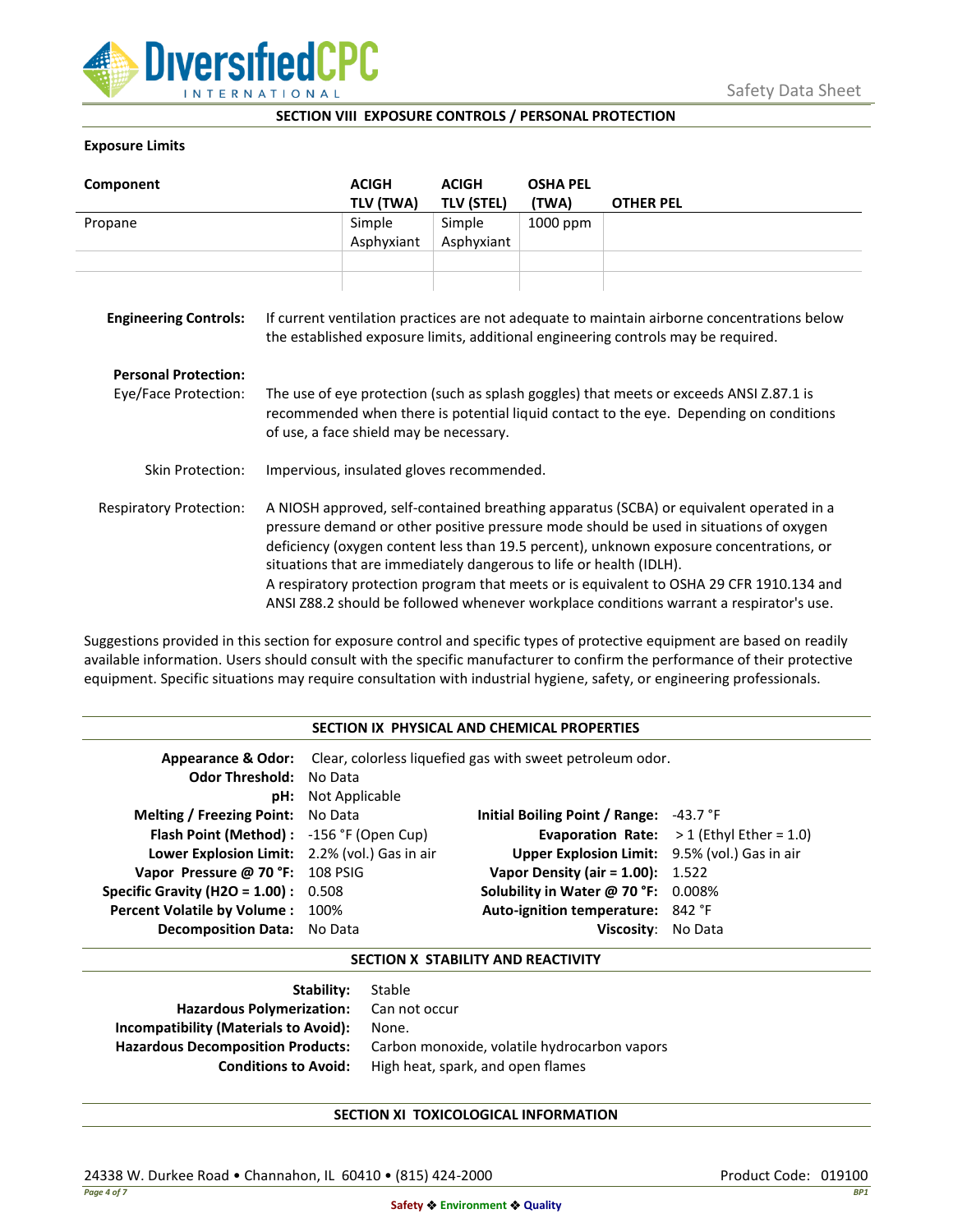

## **Effects Of Over Exposure**

**Ingestion:** Aspiration hazard!

- **Inhalation:** Inhalation of vapor may produce anesthetic effects and feeling of euphoria. Prolonged overexposure can cause rapid breathing, headache, dizziness, narcosis, unconsciousness, and death from asphyxiation, depending on concentration and time of exposure.
- **Skin Contact:** Contact with evaporating liquid can cause frostbite.

**Eye Contact:** Liquid can cause severe irritation, redness, tearing, blurred vision, and possible freeze burns.

**Specific Target Organ Toxicity (Single Exposure):** Not expected to cause organ effects from single exposure. **Specific Target Organ Toxicity (Repeated Exposure):** Not expected to cause organ effects from repeated exposure. **Carcinogenicity:** Not expected to cause cancer. This substance is not listed as a carcinogen by IARC, NTP or OSHA. **Germ Cell Mutagenicity:** Not expected to cause heritable genetic effects.

**Reproductive Toxicity:** Not expected to cause reproductive toxicity.

**Other Comments:** High concentrations may reduce the amount of oxygen available for breathing, especially in confined spaces. Hypoxia (inadequate oxygen) during pregnancy may have adverse effects on the developing fetus.

# **Information on Toxicological Effects of Components**

## **Propane**

*Target Organs:* No systemic or neurotoxic effects were noted in rats exposed to concentrations of propane as high as 12,000 ppm for 28 days.

*Reproductive Toxicity:* No adverse reproductive or developmental effects were observed in rats exposed to propane; no observed adverse effect level = 12,000 ppm.

## **n-Butane**

*Target Organs:* No systemic or neurotoxic effects were noted in rats exposed to concentrations of butane as high as 9,000 ppm for 28 days.

*Reproductive Toxicity:* No adverse reproductive or developmental effects were observed in rats exposed to butane; no observed adverse effect level = 12,000 ppm.

# **Isobutane**

*Target Organs:* No systemic or neurotoxic effects were noted in rats exposed to concentrations of isobutane as high as 9,000 ppm for 28 days.

*Reproductive Toxicity:* No adverse developmental effects were observed in rats exposed to concentrations of isobutane as high as 9000 ppm. Fertility and mating indices may have been affected at 9000 ppm but no effects were observed at 3000 ppm.

# **SECTION XII ECOLOGICAL INFORMATION**

**Toxicity:** Petroleum gases will readily evaporate from the surface and would not be expected to have significant adverse effects in the aquatic environment. Classification: No classified hazards.

**Persistence and Degradability:** The hydrocarbons in this material are expected to be inherently biodegradable. In practice, hydrocarbon gases are not likely to remain in solution long enough for biodegradation to be a significant loss process.

**Bioaccumulative Potential:** Not expected as having the potential to bioaccumulate.

**Mobility in Soil:** Due to the extreme volatility of petroleum gases, air is the only environmental compartment in which they will be found. In air, these hydrocarbons undergo photodegradation by reaction with hydroxyl radicals with half-lives ranging from 3.2 days for n-butane to 7 days for propane.

**Other Adverse Effects:** None anticipated.

## **SECTION XIII DISPOSAL INFORMATION**

## **Waste Disposal**

(1) Mechanical Recovery

24338 W. Durkee Road • Channahon, IL 60410 • (815) 424-2000 Product Code: 019100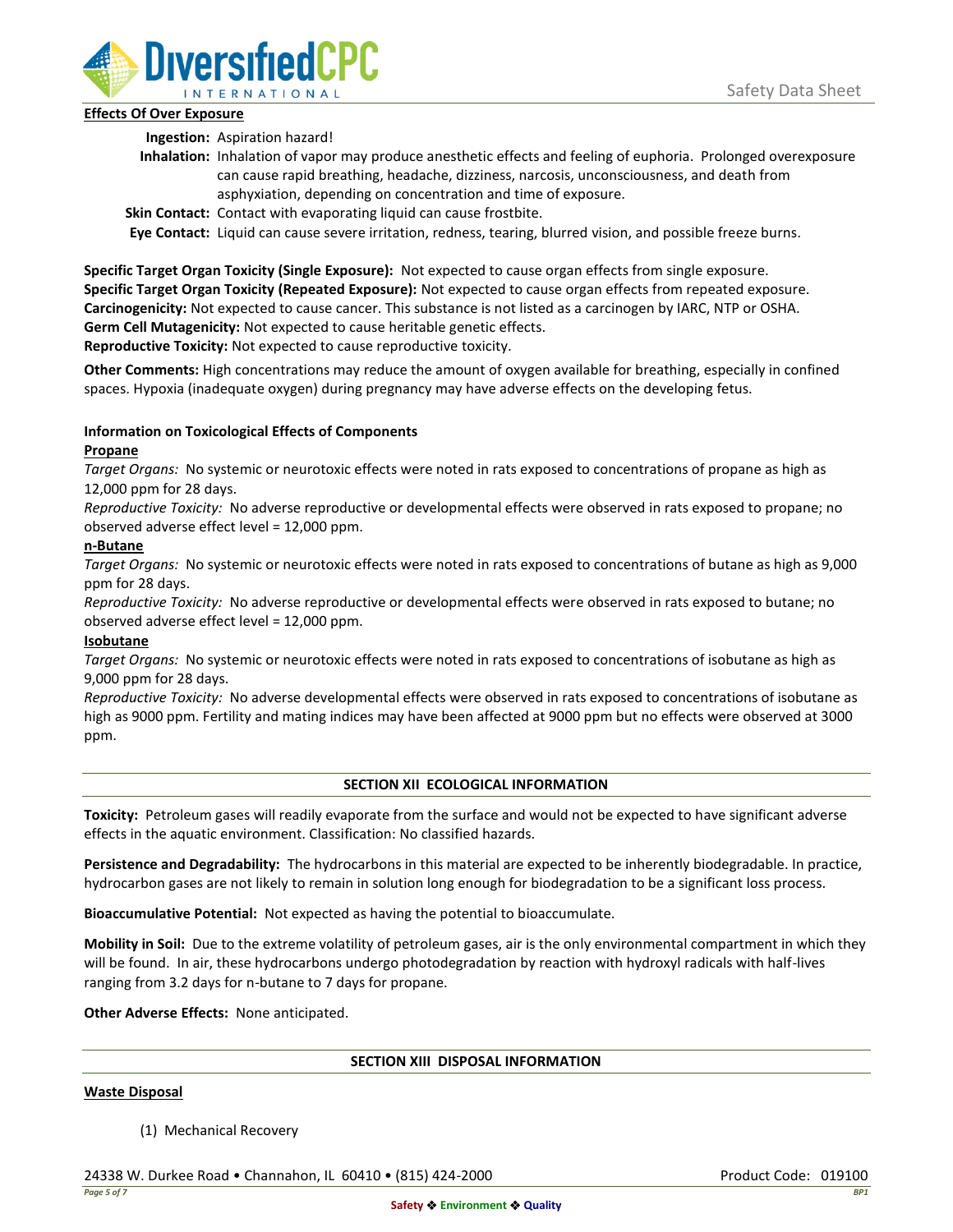

(2) Flare-Off At Safe Location (Vapors)

(3) Exhaust to Atmosphere in Safe Location (No Open Flames)

*\*\* Comply With All State and Local Regulations \*\**

## **SECTION XIV TRANSPORT INFORMATION**

#### **Transport Information**

UN1978, Propane, 2.1

UN1075, Petroleum Gases, Liquefied may be substituted for the UN number shown as long as the substitution is consistent on package markings, shipping papers, and emergency response information. See 49 CFR 172.102 Special Provision 19. Containers of NON- ODORIZED liquefied petroleum gas must be marked either NON-ODORIZED or NOT ODORIZED as of September 30, 2006. [49 CFR 172.301(f), 326(d), 330(c) and 338 (e)]

## **SECTION XV REGULATIONS**

#### **Regulatory Information**

**Chemical Inventories**

**USA TSCA:** All components of this product are listed on the TSCA Inventory.

**Europe Einecs:** All components in this product are listed on EINECS

**Canada Domestic Substances List (DSL):** This product and/or all of its components are listed on the Canadian DSL.

**Australia AICS:** All components of this product are listed on AICS.

**Korea ECL:** All components in this product are listed on the Korean Existing Chemicals Inventory (KECI).

**Japan Miti (ENCS):** All components of this product are listed on MITI.

#### **SARA Title III:**

**CERCLA/SARA (Section 302) Extremely Hazardous Substances and TPQs (in pounds):**

This material does not contain any chemicals subject to the reporting requirements of SARA 302 and 40 CFR 372.

## **SARA (311, 312) Hazard Class:**

| Acute Health:    | Yes |
|------------------|-----|
| Chronic Health:  | No  |
| Fire Hazard:     | Yes |
| Pressure Hazard: | Yes |

**SARA (313) Chemicals:** Not listed

**California Proposition 65:** This material does not contain any chemicals which are known to the State of California to cause cancer, birth defects or other reproductive harm at concentrations that trigger the warning requirements of California Proposition 65.

#### **EC Classification:**



F+ Extremely flammable

**Risk phrases:** 12 Extremely flammable. **Safety phrases:** 9 Keep container in a well-ventilated place.

16 Keep away from sources of ignition -No smoking.

33 Take precautionary measures against static discharges.

24338 W. Durkee Road • Channahon, IL 60410 • (815) 424-2000 Product Code: 019100